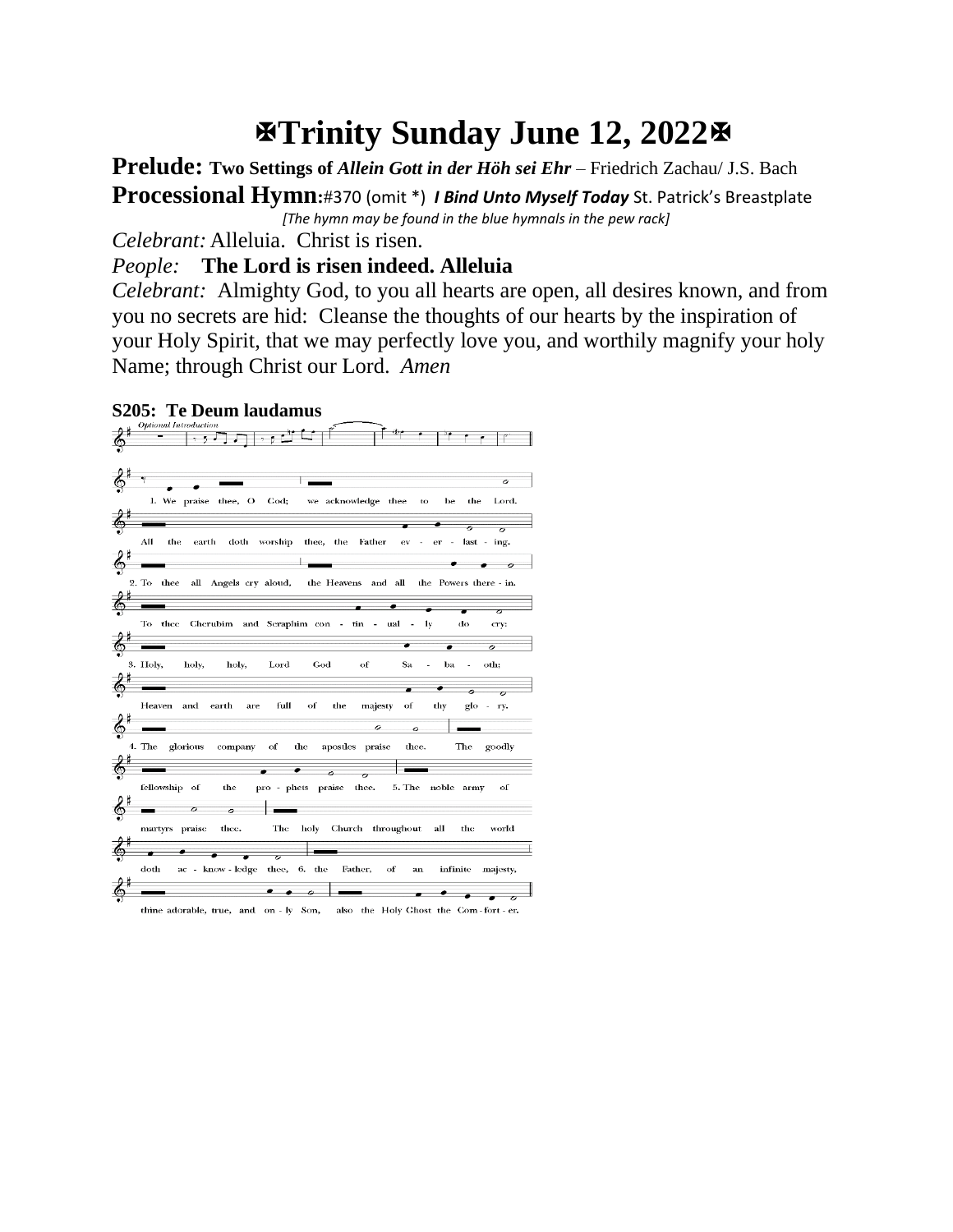

#### **The Collect of the Day**

*Celebrant:* The Lord be with you. *People***: And also with you** *Celebrant:* Let us pray.

Almighty and everlasting God, you have given to us your servants grace, by the confession of a true faith, to acknowledge the glory of the eternal Trinity, and in the power of your divine Majesty to worship the Unity: Keep us steadfast in this faith and worship, and bring us at last to see you in your one and eternal glory, O Father; who with the Son and the Holy Spirit live and reign, one God, for ever and ever. *Amen***.**

#### **EXTHE WORD OF GODE**

#### **Proverbs 8:1-4, 22-31**

Does not wisdom call, and does not understanding raise her voice? On the heights, beside the way, at the crossroads she takes her stand; beside the gates in front of the town, at the entrance of the portals she cries out: "To you, O people, I call, and my cry is to all that live. The Lord created me at the beginning of his work, the first of his acts of long ago. Ages ago I was set up, at the first, before the beginning of the earth. When there were no depths I was brought forth, when there were no springs abounding with water. Before the mountains had been shaped, before the hills, I was brought forth— when he had not yet made earth and fields, or the world's first bits of soil. When he established the heavens, I was there, when he drew a circle on the face of the deep, when he made firm the skies above, when he established the fountains of the deep, when he assigned to the sea its limit, so that the waters might not transgress his command, when he marked out the foundations of the earth, then I was beside him, like a master worker; and I was daily his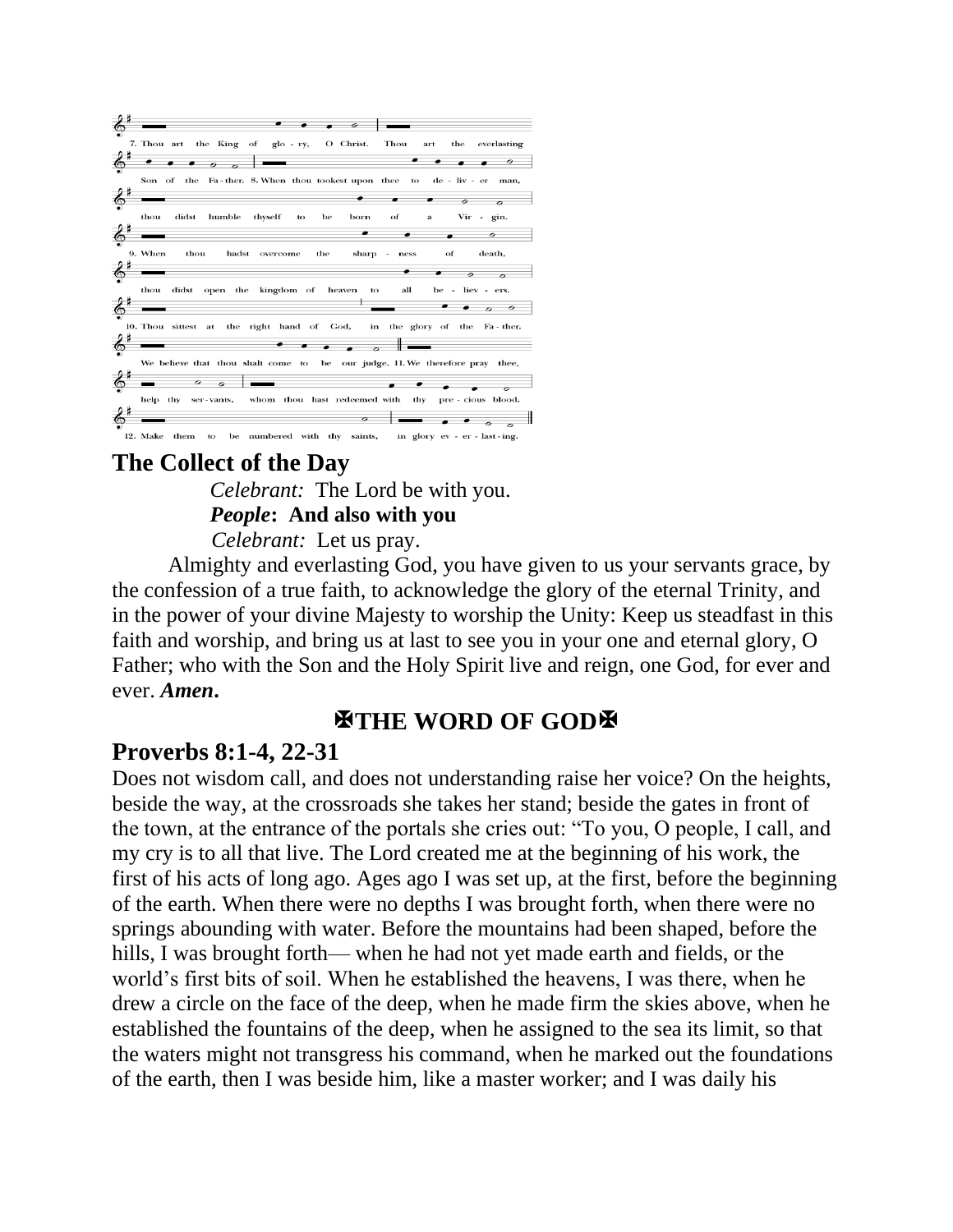delight, rejoicing before him always, rejoicing in his inhabited world and delighting in the human race. *The Word of the Lord. People:* **Thanks be to God**

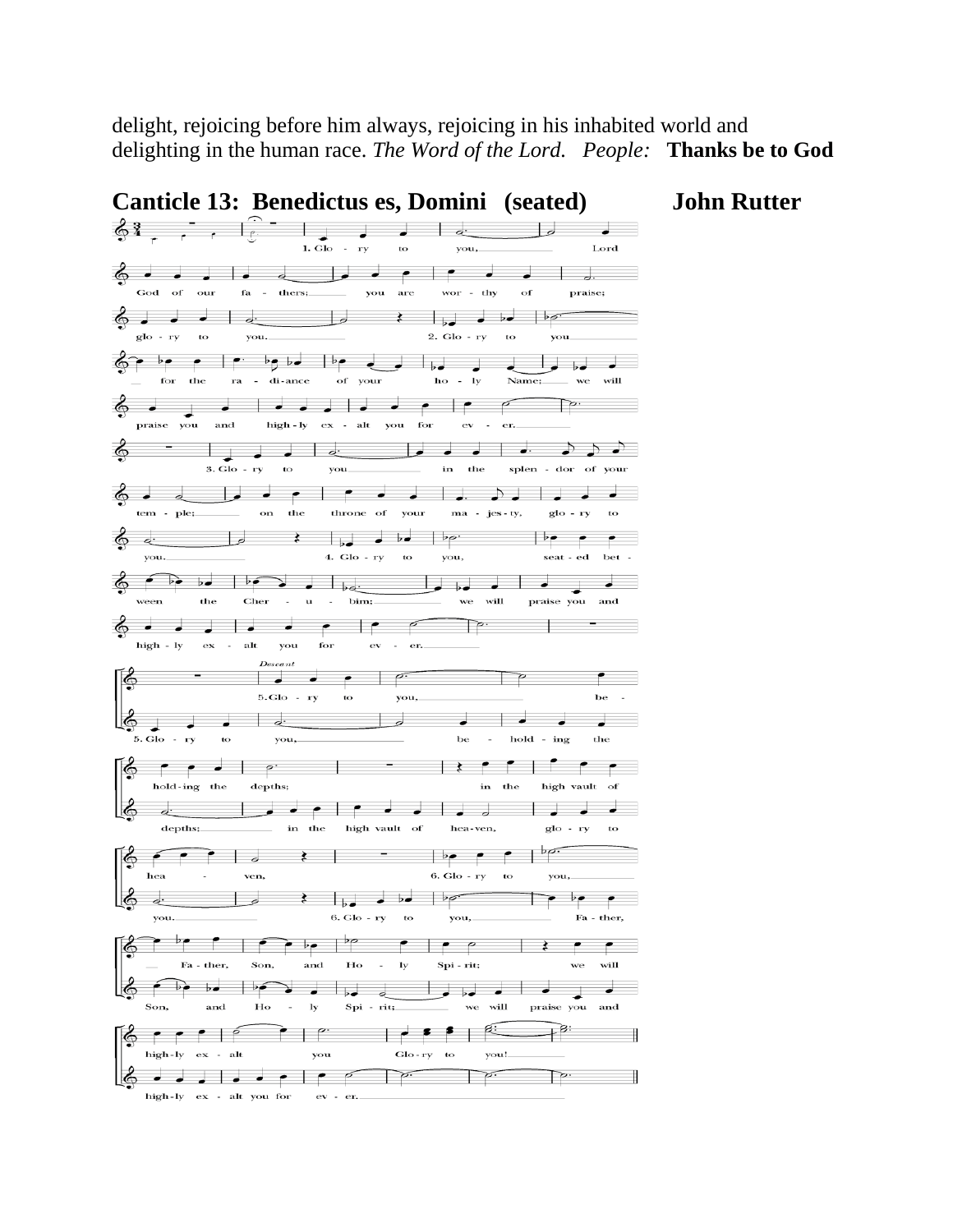## **Romans 5:1-5**

Therefore, since we are justified by faith, we have peace with God through our Lord Jesus Christ, through whom we have obtained access to this grace in which we stand; and we boast in our hope of sharing the glory of God. And not only that, but we also boast in our sufferings, knowing that suffering produces endurance, and endurance produces character, and character produces hope, and hope does not disappoint us, because God's love has been poured into our hearts through the Holy Spirit that has been given to us.

*The Word of the Lord. People:* **Thanks be to God**

**Sequence Hymn:** #367 *Round the Lord in glory seated* Rustington *[The hymn may be found in the blue hymnals in the pew rack]*

#### **The Holy Gospel of our Lord Jesus Christ according to John** *People* **Glory to you, Lord Christ John 16:12-15**

"I still have many things to say to you, but you cannot bear them now. When the Spirit of truth comes, he will guide you into all the truth; for he will not speak on his own, but will speak whatever he hears, and he will declare to you the things that are to come. He will glorify me, because he will take what is mine and declare it to you. All that the Father has is mine. For this reason I said that he will take what is mine and declare it to you. The Gospel of the Lord. *People:* **Praise to you, Lord Christ**

## **The Sermon The Rev. Canon Margo Peckham Clark Canon for Congregational Life**

**The Nicene Creed We believe in one God, the Father, the Almighty, maker of heaven and earth, of all that is, seen and unseen. We believe in one Lord, Jesus Christ, the only Son of God, eternally begotten of the Father, God from God, Light from Light, true God from true God, begotten, not made, of one Being with the Father. Through him all things were made.**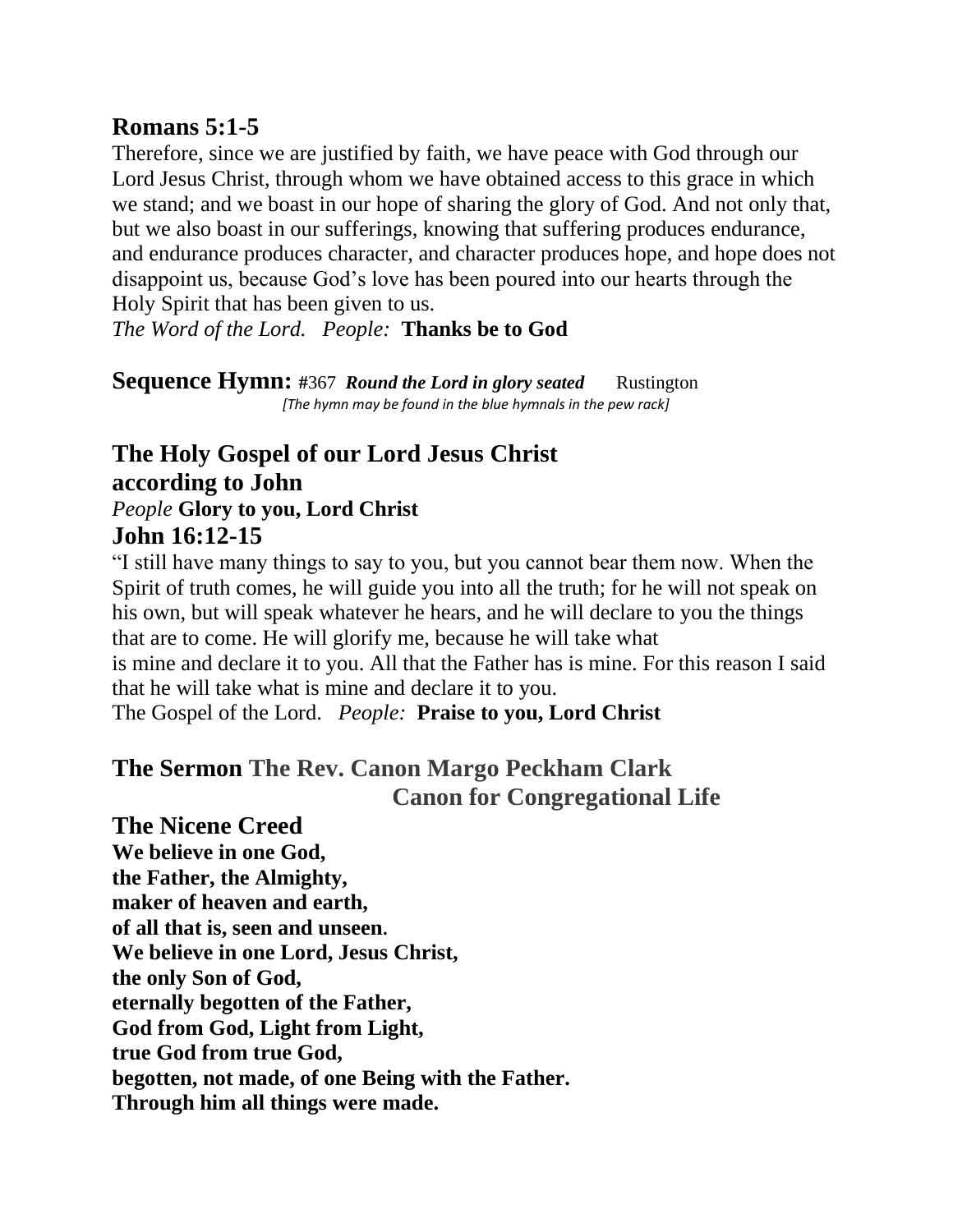**For us and for our salvation he came down from heaven: by the power of the Holy Spirit he became incarnate from the Virgin Mary, and was made man. For our sake he was crucified under Pontius Pilate; he suffered death and was buried. On the third day he rose again in accordance with the Scriptures; he ascended into heaven and is seated at the right hand of the Father. He will come again in glory to judge the living and the dead, and his kingdom will have no end. We believe in the Holy Spirit, the Lord, the giver of life, who proceeds from the Father and the Son. With the Father and the Son he is worshiped and glorified. He has spoken through the Prophets. We believe in one holy catholic and apostolic Church. We acknowledge one baptism for the forgiveness of sins. We look for the resurrection of the dead, and the life of the world to come. Amen.**

# **The Prayers of the People**

Father, we pray for your holy Catholic Church;

*People:* **That we all may be one.**

Grant that every member of the Church may truly and humbly serve you;

*People:* **That your Name may be glorified by all people.**

We pray for Michael our Presiding Bishop; for Carlye, our Bishop, for Julio, Bishop of Panama, and Archbishop of Central America; and for all bishops; priests, and deacons.

*People:* **That they may be faithful ministers of your Word and Sacraments.** We pray for all who govern and hold authority in the nations of the world.

*People:* **That there may be justice and peace on the earth.** 

Give us grace to do your will in all that we undertake;

*People:* **That our works may find favor in your sight.**

Have compassion on those who suffer from any grief or trouble;

*People:* **That they may be delivered from their distress.**

Give to the departed, eternal rest.

*People:* **Let light perpetual shine upon them.**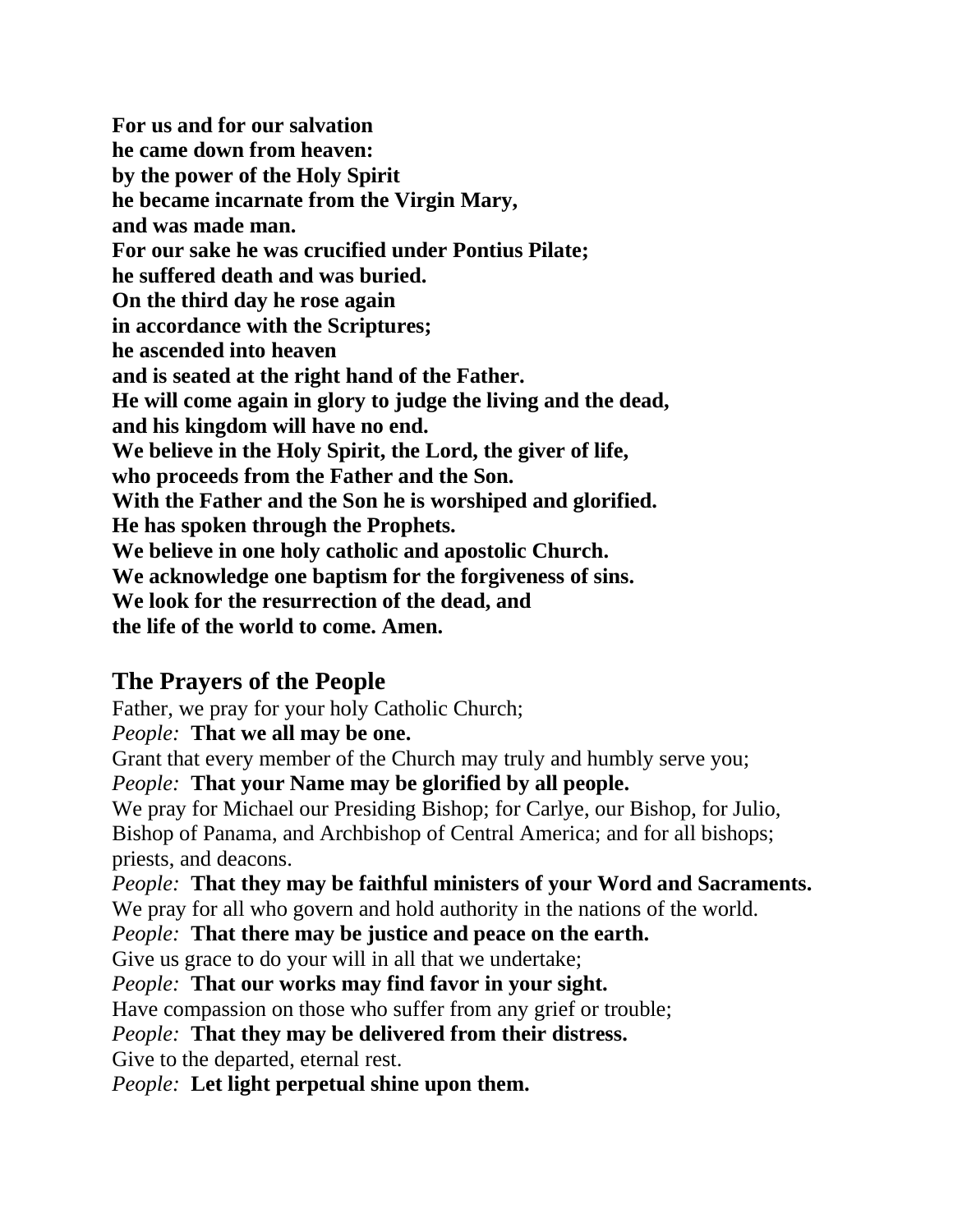We praise you for your saints who have entered into joy;

*People:* **May we also come to share in your heavenly kingdom.**

I ask your prayers for the sick, especially those on the parish prayer list. For those under arms, especially those who are dear to us. We invite your prayers silently or aloud.

#### **The Peace**

*Celebrant:* The peace of the Lord be always with you. *People*: **And also with you.** 

**Offertory Anthem:** *Holy, Holy, Holy* arr. Dan Forrest *The text to the anthem may be found at Hymn No. 362 in The Hymnal, 1982.*

# **THE GREAT THANKSGIVING**

#### **Eucharistic Prayer B**

*Celebrant:* The Lord be with you.

*People:* **And also with you.**

*Celebrant:* Lift up your hearts.

*People:* **We lift them to the Lord.**

*Celebrant :* Let us give thanks to the Lord our God.

#### *People:* **It is right to give him thanks and praise.**

*Celebrant:* It is right, and a good and joyful thing, always and everywhere to give thanks to you, Father Almighty, Creator of heaven and earth. But chiefly are we bound to praise you for the glorious resurrection of your Son Jesus Christ our Lord; for he is the true Paschal Lamb, who was sacrificed for us, and has taken away the sin of the world. By his death he has destroyed death, and by his rising to life again he has won for us everlasting life. Therefore we praise you, joining our voices with Angels and Archangels and with all the company of heaven, who for ever sing this hymn to proclaim the glory of your Name:

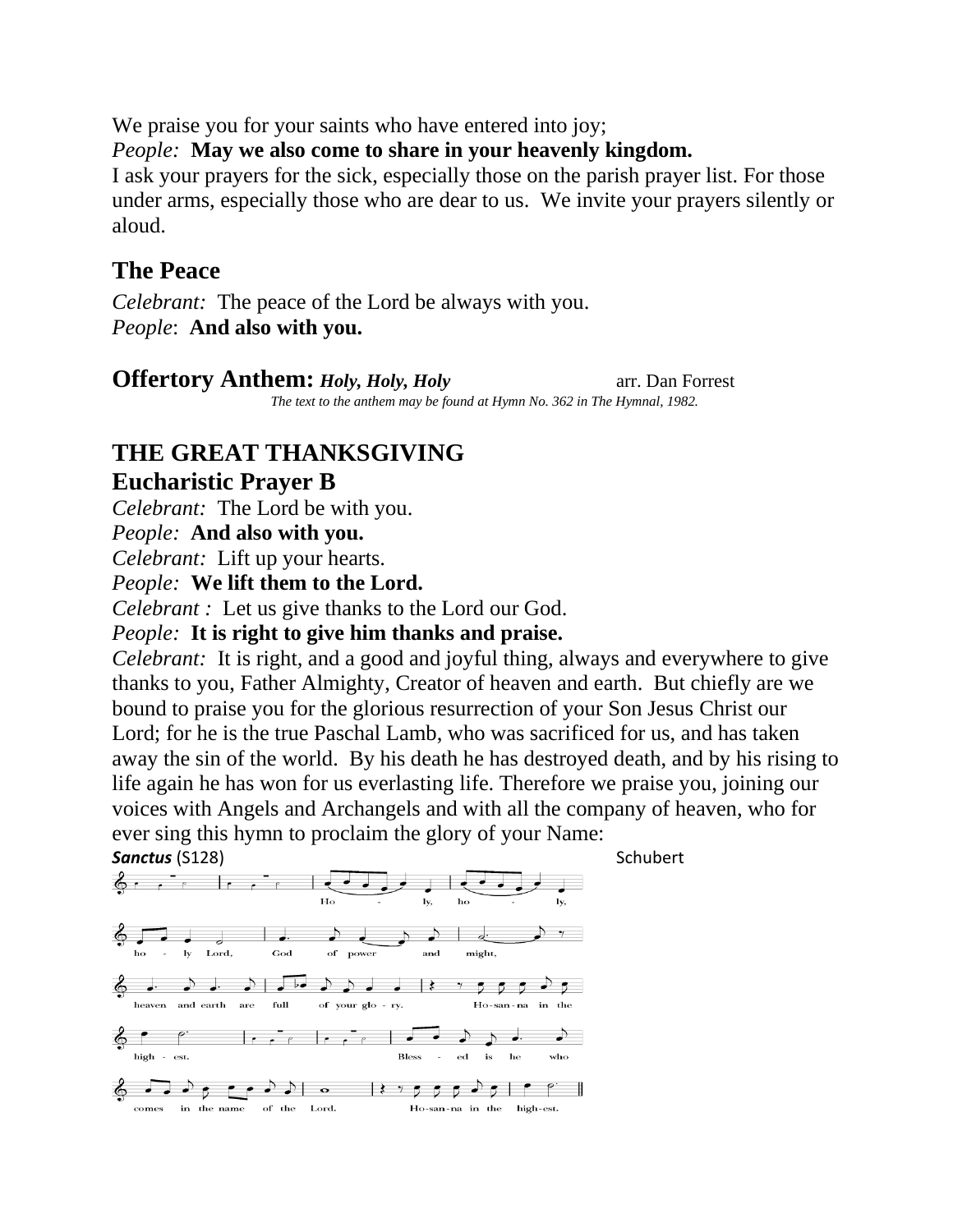We give thanks to you, O God, for the goodness and love which you have made known to us in creation; in the calling of Israel to be your people; in your Word spoken through the prophets; and above all in the Word made flesh, Jesus, your Son. For in these last days you sent him to be incarnate from the Virgin Mary, to be the Savior and Redeemer of the world. In him, you have delivered us and made us worthy to stand before you. In him, you have brought us out of error into truth, out of sin into righteousness, out of death into life. On the night before he died for us, our Lord Jesus Christ took bread; and when he had given thanks to you, he broke it, and gave it to his disciples, and said, "Take, eat: This is my Body, which is given for you. Do this for the remembrance of me." After supper he took the cup of wine; and when he had given thanks, he gave it to them, and said, "Drink this, all of you: This is my Blood of the new Covenant, which is shed for you and for many for the forgiveness of sins. Whenever you drink it, do this for the remembrance of me.' Therefore, according to his command, O Father, *People:* **We remember his death, We proclaim his resurrection, We await his coming in glory;** 

And we offer our sacrifice of praise and thanksgiving to you, O Lord of all; presenting to you, from your creation, this bread and this wine. We pray you, gracious God, to send your Holy Spirit upon these gifts that they may be the Sacrament of the Body of Christ and his Blood of the new Covenant. Unite us to your Son in his sacrifice, that we may be acceptable through him, being sanctified by the Holy Spirit. In the fullness of time, put all things in subjection under your Christ and bring us to that heavenly country where, with the Blessed Virgin Mary and all your saints, we may enter the everlasting heritage of your sons and daughters; through Jesus Christ our Lord, the firstborn of all creation, the head of the Church, and the author of our salvation. By him, and with him, and in him, in the unity of the Holy Spirit all honor and glory is yours, Almighty Father, now and for ever. **AMEN**

*Celebrant: And now as our Savior Christ has taught us, we are bold to say*

#### **The Lord's Prayer**

**Our Father, who art in heaven, hallowed be thy Name,** 

**thy kingdom come, thy will be done,** 

**on earth as it is in heaven.** 

**Give us this day our daily bread.**

**And forgive us our trespasses,** 

**as we forgive those who trespass against us.** 

**And lead us not into temptation,** 

**but deliver us from evil.** 

**For thine is the kingdom, and the power,** 

**and the glory, for ever and ever. Amen.**